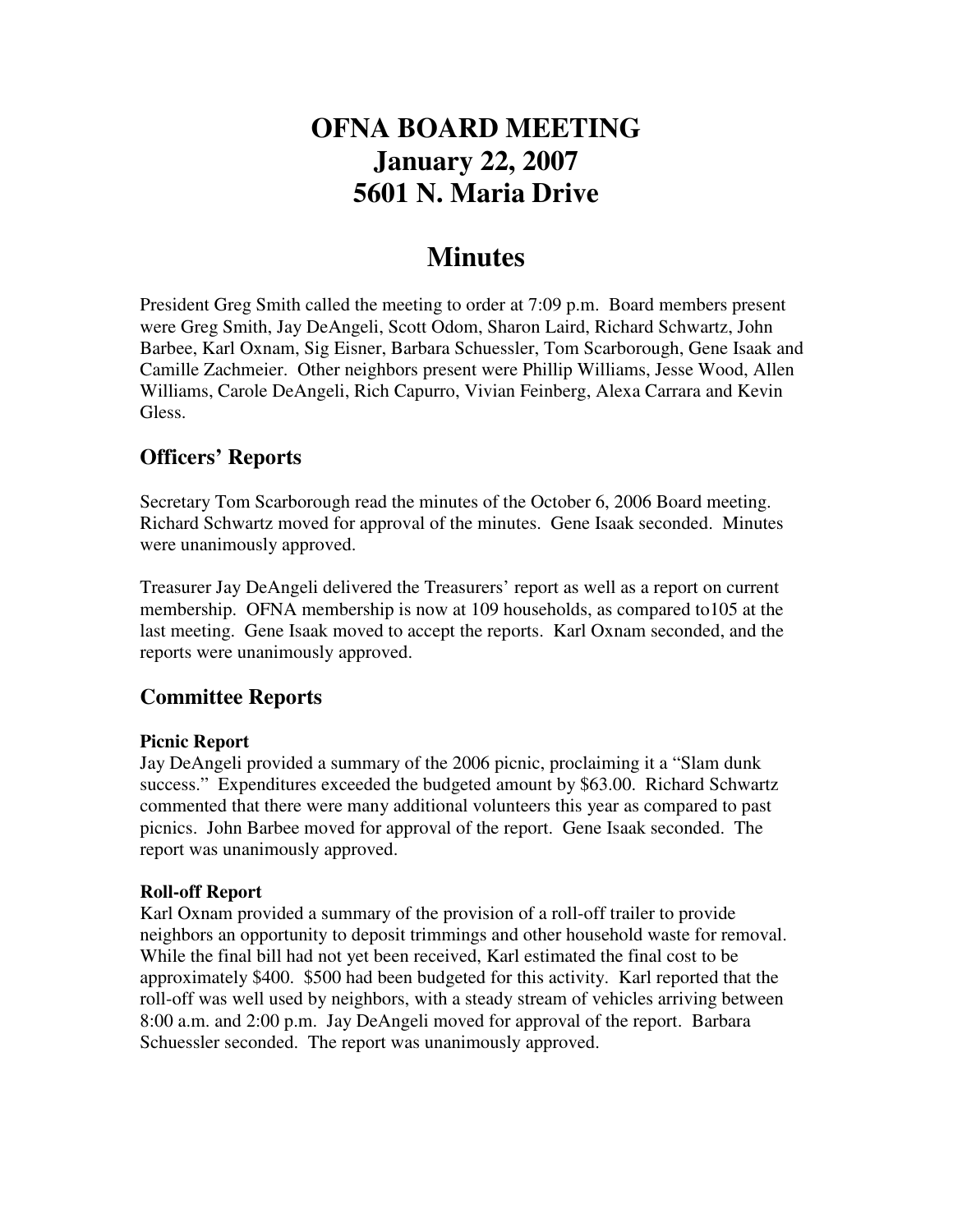#### **Lady Lane Development**

Committee reports were interrupted to provide a group of neighbors to brief the board regarding the development occurring on Lady Lane. Allen Williams, Phil Williams, Alexa Carrara and Kevin Gless provided information regarding the status of the development, and a synopsis of their efforts to address the problems with the development. It was suggested that the OFNA Board might write a letter protesting the way that this development has been proceeding. After some discussion, Richard Schwartz moved that the board collect specific comments related to the development, and then write a letter to the Pima County officials. Greg Smith suggested that a committee be formed to prepare the letter. Richard modified his motion to gather concerns from the Lady Lane neighbors and to form a committee to write the letter. Greg, Richard and **Jay** DeAngeli volunteered to serve on such a committee. Barbara Schuessler seconded the motion. The motion was unanimously approved.

Greg Smith indicated that he had been contacted by the City of Tucson regarding the surveying of Oracle foothills residents regarding their views regarding possible annexation of the neighborhood by the city. Jay DeAngeli moved that the board allot 30 minutes to the city at the next meeting to present their case. Sharon Laird seconded. The motion was approved by a vote of seven ayes to four nays.

Greg Smith made reference to a recent article in the Arizona Daily Star in which County Administrator Chuck Huckleberry discussed the possible inclusion of modular homes in areas of CR-1 zoning. After some discussion, it was suggested that Carole DeAngeli and Jesse wood might serve on a committee to explore this situation. Barbara Schuessler moved for approval of this committee. Sig Eisner seconded, and the motion was unanimously approved.

Committee Reports were returned to with Greg Smith reporting on the OFNA website. Greg now has the keys to the website, and suggested that a team of individuals take responsibility for producing specific pages. Kim Peterson has volunteered to maintain the Reaters page. Greg will take care of website administration. He is soliciting volunteers for assistance with content pages on the website.

#### **Roadside Trimming Committee**

Jay DeAngeli reported that he and Rich Capurro will co-chair this committee, and will alert volunteers as to the date of our roadside trimming activity.

#### **Neighborhood Watch**

John Barbee reported that our neighborhood has been "pretty quiet" with respect to criminal activity. There has been some mail stolen, and a break-in was reported over the Christmas holiday.